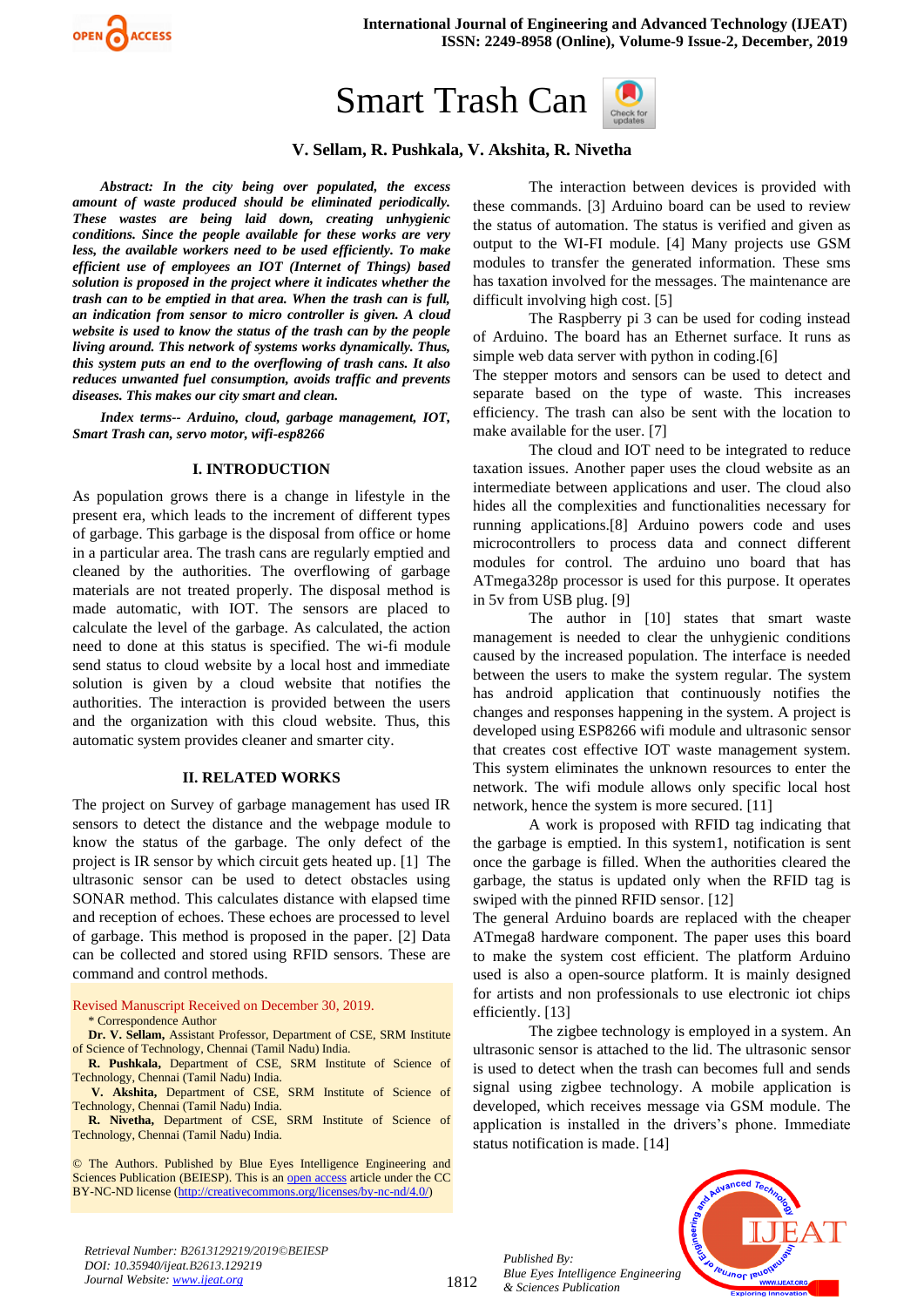## **III. SYSTEM ARCHITECTURE**



## **IV. MODULES**

## **A. ULTRASONIC SENSOR MODULE (HC-SR04)**

The basic purpose of an ultrasonic sensor in our proposed system is to monitor the level of the garbage continuously and to send analog signals to the Arduino UNO Nano board.



**Figure 4.1.Ultrasonic sensor**

Ultrasonic ranging module HC-SR04 provides 2cm - 400cm non-contact measurement function, the ranging accuracy can reach to 3mm. The modules includes ultrasonic transmitters, receiver and control circuit.

The basic principle of work:

Using IO trigger(pin) for at least 10us high level signal, The Module automatically sends eight 40 kHz and detect whether there is a pulse signal back. If the signal back, through high level , time of high output IO duration is the time from sending ultrasonic to returning. With velocity of sound (340m/s) v and time t, test distance d is

$$
d = (v \times t)/2 \tag{1}
$$

## **B. ARUDINO UNO NANO**

**Arduino Nano** is a micro-controller board. The microcontroller used in the Arduino Nano is Atmega328. Due to its small size and flexibility, it can be used in various devices and can be used in various fields.



**Figure 4.2.Arduino Uno Nano**

Arduino Uno Nano has 22 input/output pins in total. Out of these 14 pins are digital pins. Among the digital pins, 6 pins are PWM pins. The remaining 8 pins are analogue pins. It has a crystal oscillator of 16MHz. It's operating voltage varies from 5V to 12V.

It also supports different ways of communication, which are: Serial Protocol. I2C Protocol, SPI Protocol. It has a mini USB Pin which is used to upload code. It also has a Reset button on it.

Arduino Nano has a flash memory of 32Kb. It has preinstalled bootloader on it, which takes a flash memory of 2kb. SRAM memory of this Microcontroller board is 8kb. It has an EEPROM memory of 1kb. **Arduino Nano** is used in embedded Systems, automation, robotics, control Systems, instrumentation and in many more fields.

## **C. WI-FI MODULE ESP8266**

The ESP8266 WiFi Module is a self contained SOC with integrated TCP/IP protocol stack that can give any microcontroller access to your WiFi network.



*Published By: Blue Eyes Intelligence Engineering & Sciences Publication* 

*Retrieval Number: B2613129219/2019©BEIESP DOI: 10.35940/ijeat.B2613.129219 Journal Website[: www.ijeat.org](http://www.ijeat.org/)*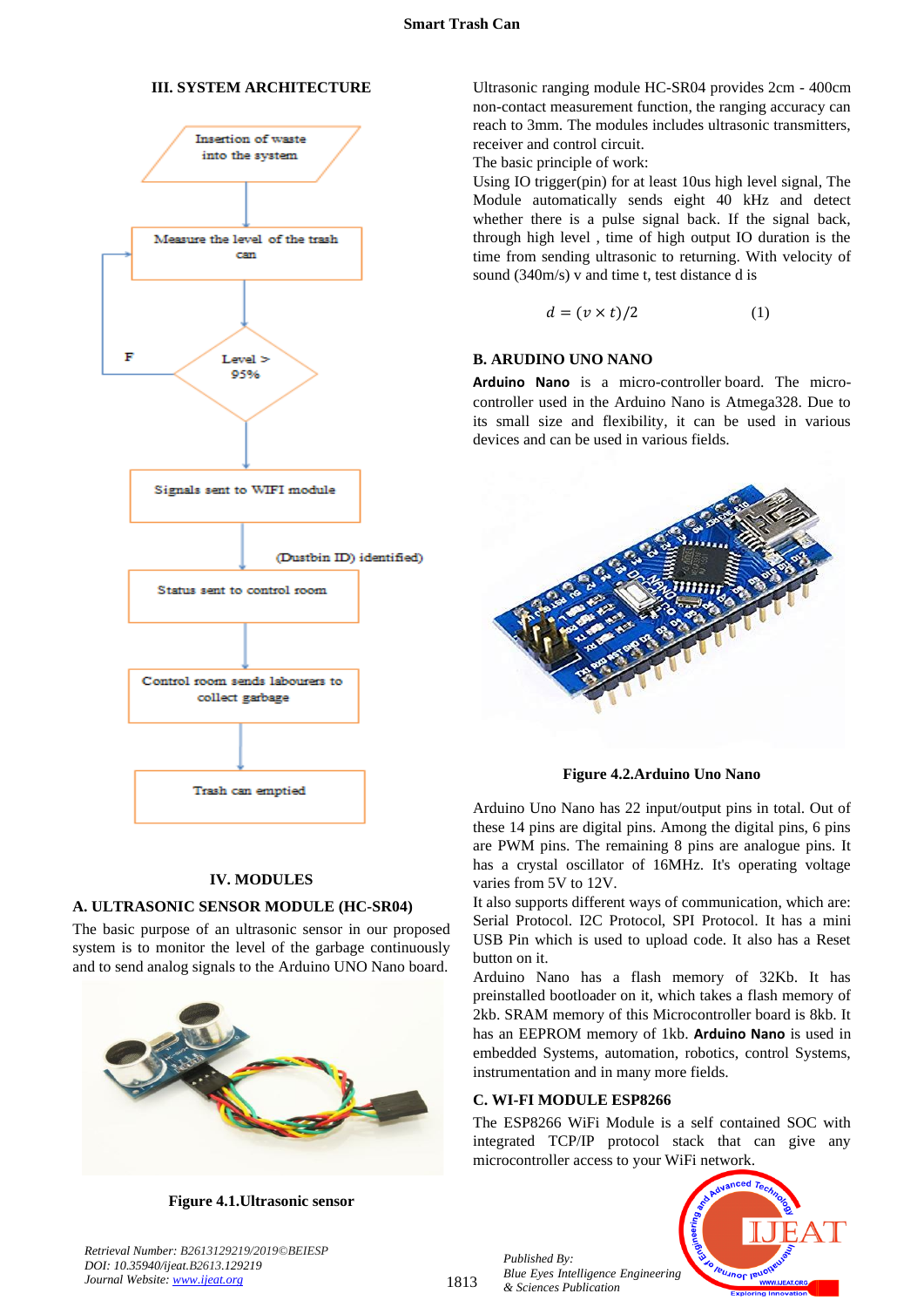

The ESP8266 is capable of either hosting an application or offloading all Wi-Fi networking functions from another application processor.

#### Wi-Fi Key Features:

The key features are, it has 802.11 b/g/n support 802.11n. It support (2.4 GHz), up to 72.2 Mbps Defragmentation It has 2 x virtual Wi-Fi interface Automatic beacon monitoring (hardware TSF) Support Infrastructure BSS Station mode/SoftAP mode/Promiscuous mode.

And an Antenna diversity



**Figure 4.3. Top view of ESP 8266 Wi-fi Module**

# **D. CLOUD**

Cloud website is the software component used as a webhosting services. The website adafruit.com enables this service for Arduino and ESP8266 wifi module. The website has a trigger system that continuously notifies the user for responses in the changes of the system. The trigger monitors the data thus, it sends information when the sensor is heated or the system is offline. The data can be downloaded at any time. These data in this website is never sold as per IOT Bill of Rights.



**Figure 4.4. Cloud Website**

## **V. IMPLEMENTATION**

The input in our proposed system is garbage. The level of the garbage in the trash can is continuously calculated with the help of an ultrasonic sensor (HC-SR04). This sensor maximum calculates the distance of 400cm. When the trash can is full, the analog signal is sent by the ultrasonic sensor to the Arduino UNO Nano board. The status is noted by the Arduino and it is sent to the WI-FI module.

The WI-FI module (ESP8266) is used to match the dustbin ID with the cloud website used for the purpose. Wi-fi module sends the noted information to control room with the cloud website opened in the main server there. A dustbin ID is assigned to each dustbin and it is also provided to the inhabitants, who also get notified about the dustbin status along with the authorities. If the trash can is full a status 0 is indicated. The authorities are notified to clear it.

If the trash can is not full and the status is changed to 1, the sprinkler motor works. The sprinkler motor is used to spray the pesticides to avoid unhygienic conditions due to the stagnant garbage.

## **VI. RESULTS AND DISCUSSION**

The proposed system leads to hygienic and cleaner environment by emptying the trash cans in streets at the appropriate time unlike the existing system.

Our project also reduces fuel consumption as a garbage truck approaches a trash can only when its full or if it has not been emptied for more than a couple of days. The diseases caused by germs due to stagnant waste or garbage are prevented with the help of a pesticide sprinkler.

It puts an end to overflowing dustbin problem as dustbins are being cleared out as soon as they become almost full and also optimizes the waste collection route so that garbage trucks need to go only to specific places at a time and need not cover the entire locality at a stretch hence reduce traffic caused by garbage trucks which comes to empty the trash cans which are not even filled. The inhabitants as well as the garbage collectors are notified by the cloud website hence making the city cleaner. The cost of implementation is less as the required local network is available, but the maintenance is difficult when large amount data accumulated. When applying in the real world, the power to run motor must be given as solar power considering the regular availability and cost.

These results go beyond previous reports, showing that IoT can make the future go smart.

## **VII. CONCLUSION AND FUTURE WORKS**

The smart trash can system is working properly and it indicates in the cloud website when the trash can is full. The system is reliable and it can be used for both wet and dry waste. The system is very economical and hence it can be implemented in the trashcans that we see on roads on day to day basis. The pest controller spray in the system makes the system livelier as it understands the problems of overflowing trashcans and thus attempts to prevent the unwanted diseases caused due to overflowing trash.

The future idea is to connect all the trash cans present in the whole city or town with the help of the cloud website. By doing this, there will be regulated trash can system present in the whole city or town, thus we can prevent the over flowing garbage problems and reduce fuel consumption and prevent unwanted diseases caused due to stagnant garbage. As an advantage, the trash can be provided with RFID tag to keep track of data and avoid

confusion.



*Retrieval Number: B2613129219/2019©BEIESP DOI: 10.35940/ijeat.B2613.129219 Journal Website[: www.ijeat.org](http://www.ijeat.org/)*

1814

*Published By: Blue Eyes Intelligence Engineering & Sciences Publication*